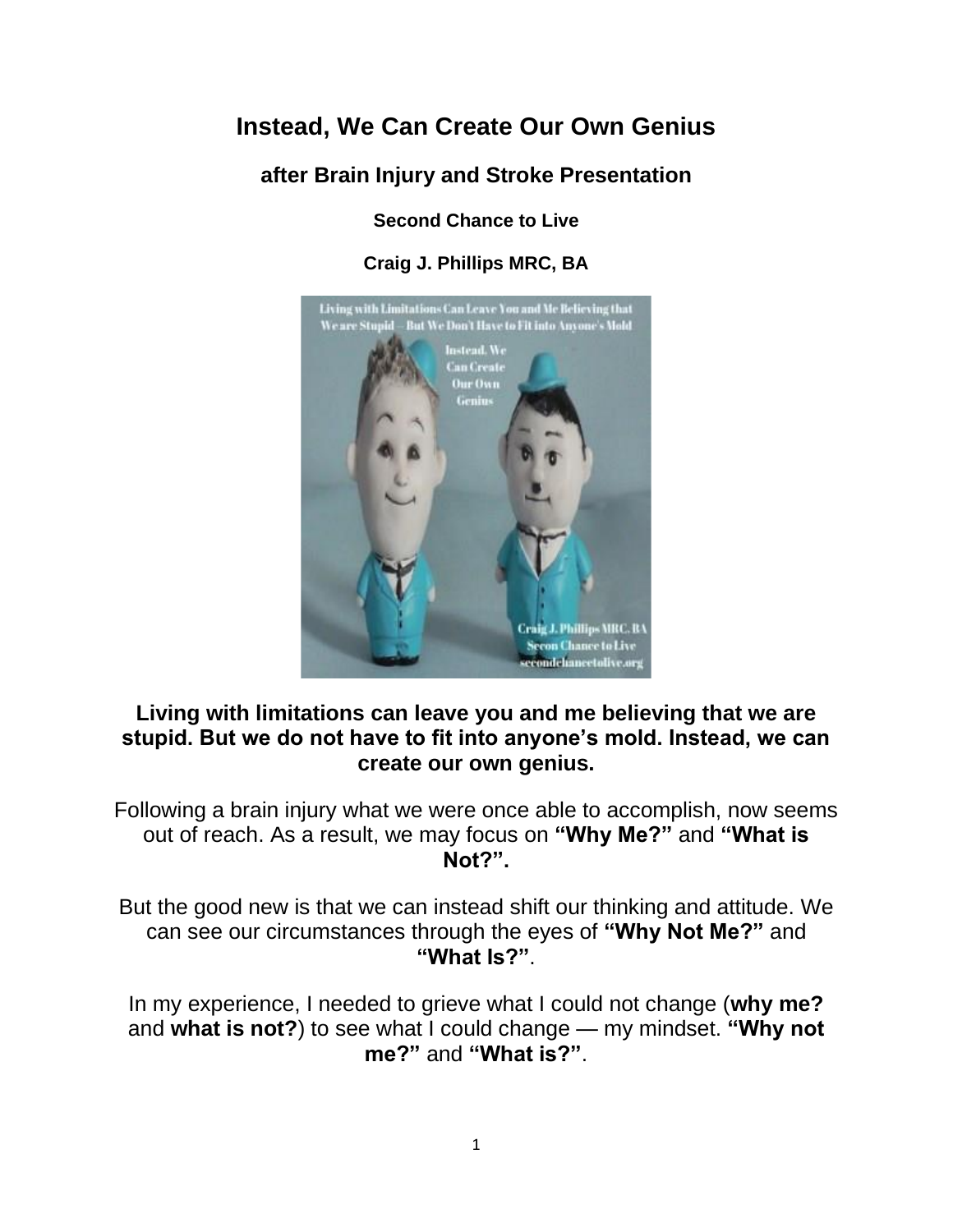## **"Everyone is a genius. But if you judge a fish by its ability to climb a tree, it will live its whole life believe that it is stupid." Albert Einstein**

**"I have not failed. I've just found 10,000 ways that won't work." Thomas Edison**

**"Every strike brings me closer to the next home run." Babe Ruth**

**"It is not that I am so smart, it is just that I stay with problems longer." Albert Einstein**

**"I fear not the man who has practiced 10,000 kicks once, but I fear the man who has practiced one kick 10,000 times." Bruce Lee**

### **"If you advance confidently in the direction of your dreams and endeavor to live the life you have imagined…you will meet with a success in uncommon hours." Henry David Thoreau**

I spent many years attempting through different academic and vocational paths to work in traditional employment. Each of these efforts and endeavors to succeed were met with one closed door after another.

In my experience, when all of my diligent efforts resulted in closed doors, I was faced with 2 options. **Option One**, I could either give up or **Option Two**, I could look for a way that would work for me.

With my change of attitude, I began to realize that I no longer needed to be limited. Instead, I could discover the vastness of possibilities. I could learn how to use my creative genius.

I am glad I choose **Option Two**. To read the back story of **Option Two**, click on these 2 links: **[Back Story of Second Chance to Live —](https://secondchancetolive.org/2013/09/24/back-story-of-second-chance-to-live-part-1-the-process/) Part 1** and **[Back Story of Second Chance to Live —](https://secondchancetolive.org/2013/09/25/back-story-second-chance-to-live-part-2-process/) Part 2**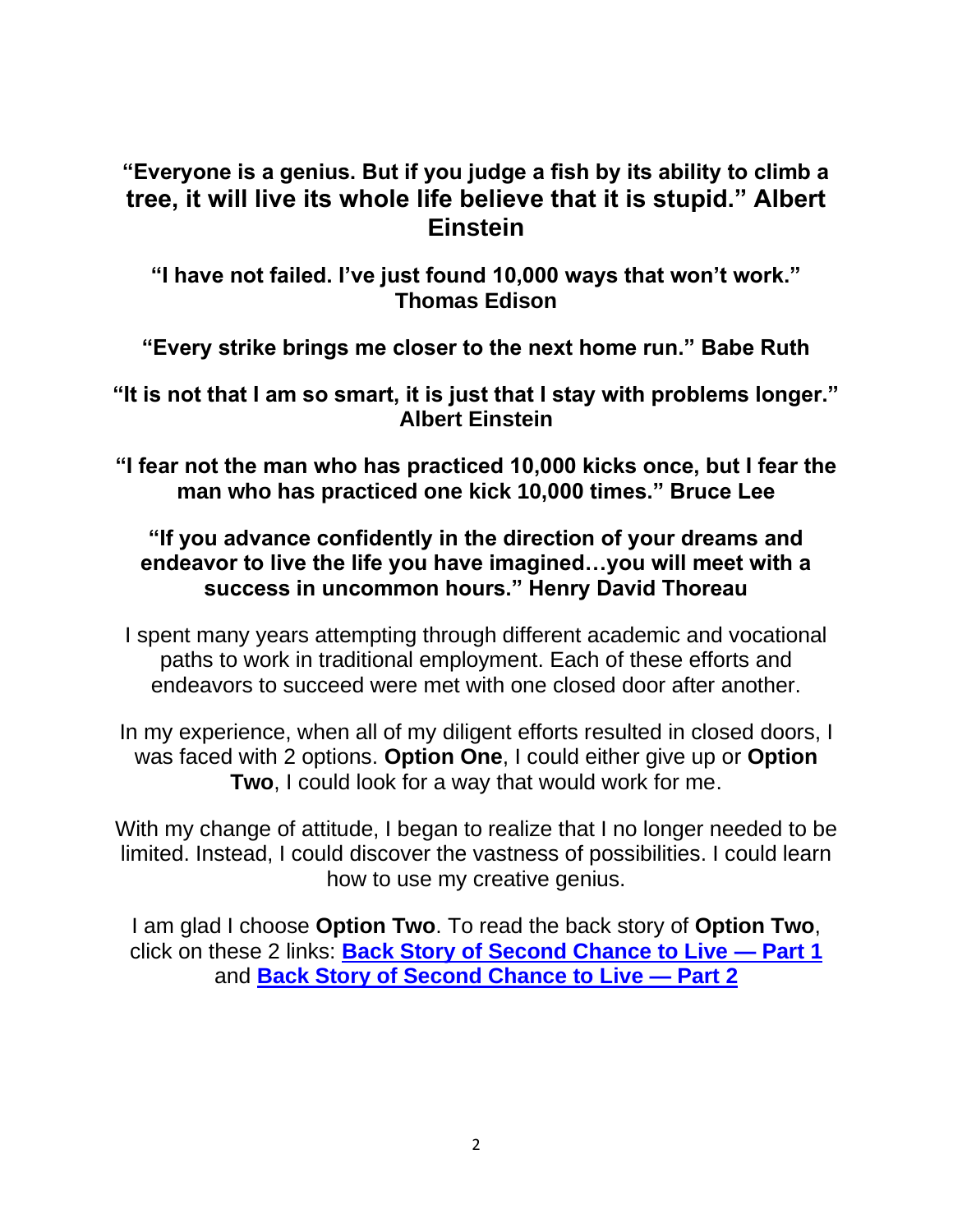Although You May Feel Stuck at Times, Don't Give Up Keep Searching and You will Find Your Way **A Way That will Guide You to Your Dreams** 



**Questions to Consider**

What is your genius?

How can you develop confidence in your genius?

"Seek out that particular mental attribute which makes you feel deeply and vitally alive, along which comes the inner voice, which says, "This is the real me" and when you have found it, follow it." James Trusdale Adams

"Insist on yourself, never imitate. Your own gift you can present every moment with the cumulative force of a whole life's cultivation; but of the adopted talent of another you only have a extemporaneous halfpossession…Do that which is assigned to you and you cannot hope too much or dare too much." Ralph Waldo Emerson

## **Concepts that I Pledge to Each Day as I Develop my Genius**

Learn from and see my experience as an opportunity and a gift to empower my life, well-being and relationships.

See people, things, events and situations from a "glass full", instead of "half full" or "empty" regardless of how "they" may look now.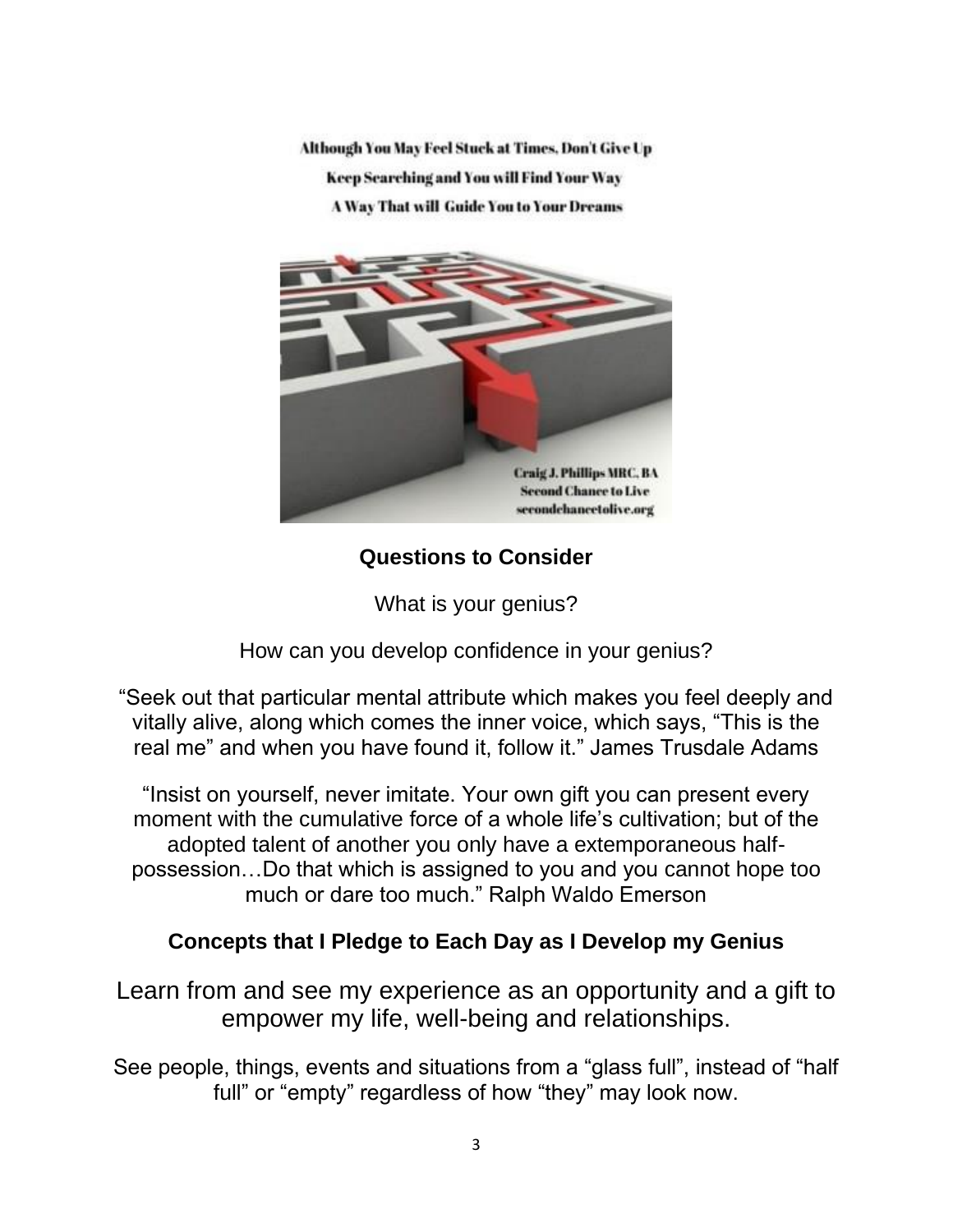Determine to see people, things, events and situations through the eyes of faith, instead of through "a" / "the" prism of fear.

Stop straining, seeking or striving to prove anything to anyone (including yourself) through doing. Let go of the outcomes.

Realize that I always have a choice to do something differently. I do not have to stay "stuck" like a deer in the "headlights" of life.



## **Quotes that Inspire Me to Pursue my Genius**

"Keep away from people who try to belittle your ambitions. Small people always to that, but the really great make you feel that you, too, can become great." Mark Twain

"You were born to win, but to be a winner, you must plan to win, and expect to win." Zig Ziglar

"Ability is what you're capable of doing. Motivation determines what you do. Attitude determines how well you do it." Lou Holtz

"Success is where preparation and opportunity meet." Bobby Unser

"Dreams do not vanish, so long as people do not abandon them." Phantom F. Harlock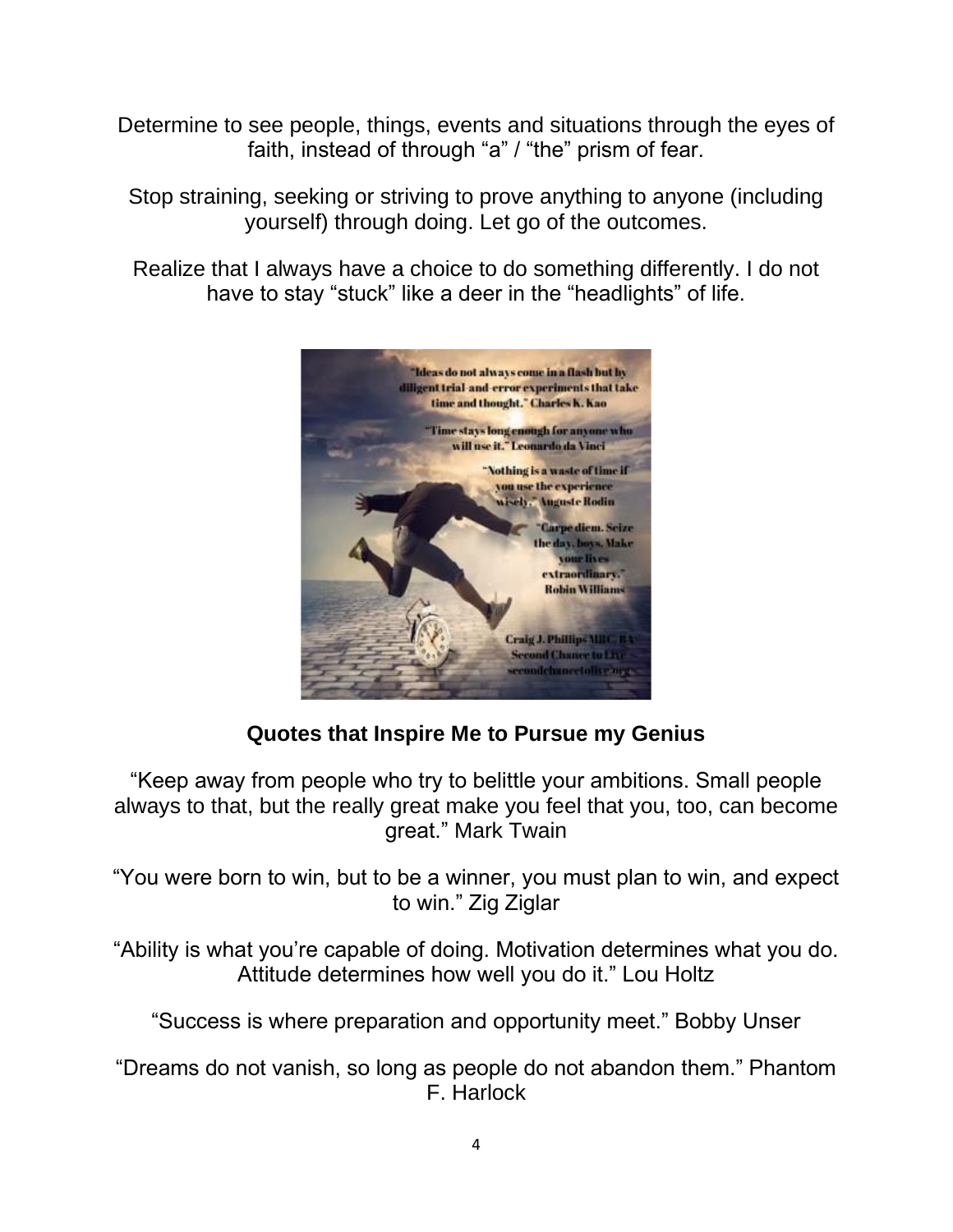"Do what you love. Know your own bone; gnaw at it, bury it, unearth it, and gnaw it still." Henry David Thoreau

"Sometimes adversity is what you need to face in order to become successful." Zig Ziglar

"Don't give up at half time. Concentrate on winning in the second half." Paul Bryant

"Courage is not the absence of fear, but rather the judgement that something is more important than fear." Ambrose Redmon

"Follow your dreams, believe in yourself and don't give up." Rachael Corrie

"The most common way people give away their power is thinking they don't have any." Alice Walker

"If you want light to come into your life, you need to stand where it is shining." Guy Finley

You are the only person on earth who can use your ability." Zig Ziglar

"The only impossible journey is the one you never begin." Tony Robbins"

When setting out on a journey do not seek the advice of someone who never left home." Rumi

"Not everyone will understand your journey. That's okay. You're here to live your life, not to make everyone understand." Banksy

"Believe in yourself, go after your dreams and don't let anyone put you in a box." Daya

"You may be the only person left who believes in you, but it's enough. It just takes one star to pierce a universe of darkness. Never give up." Richelle E. Goodrich

"If you change the way you tell your own story, you can change the colour and create a life in technicolor." Isabel Allende

"Create your own visual style…let it be unique for yourself and yet identifiable for others." Orson Welles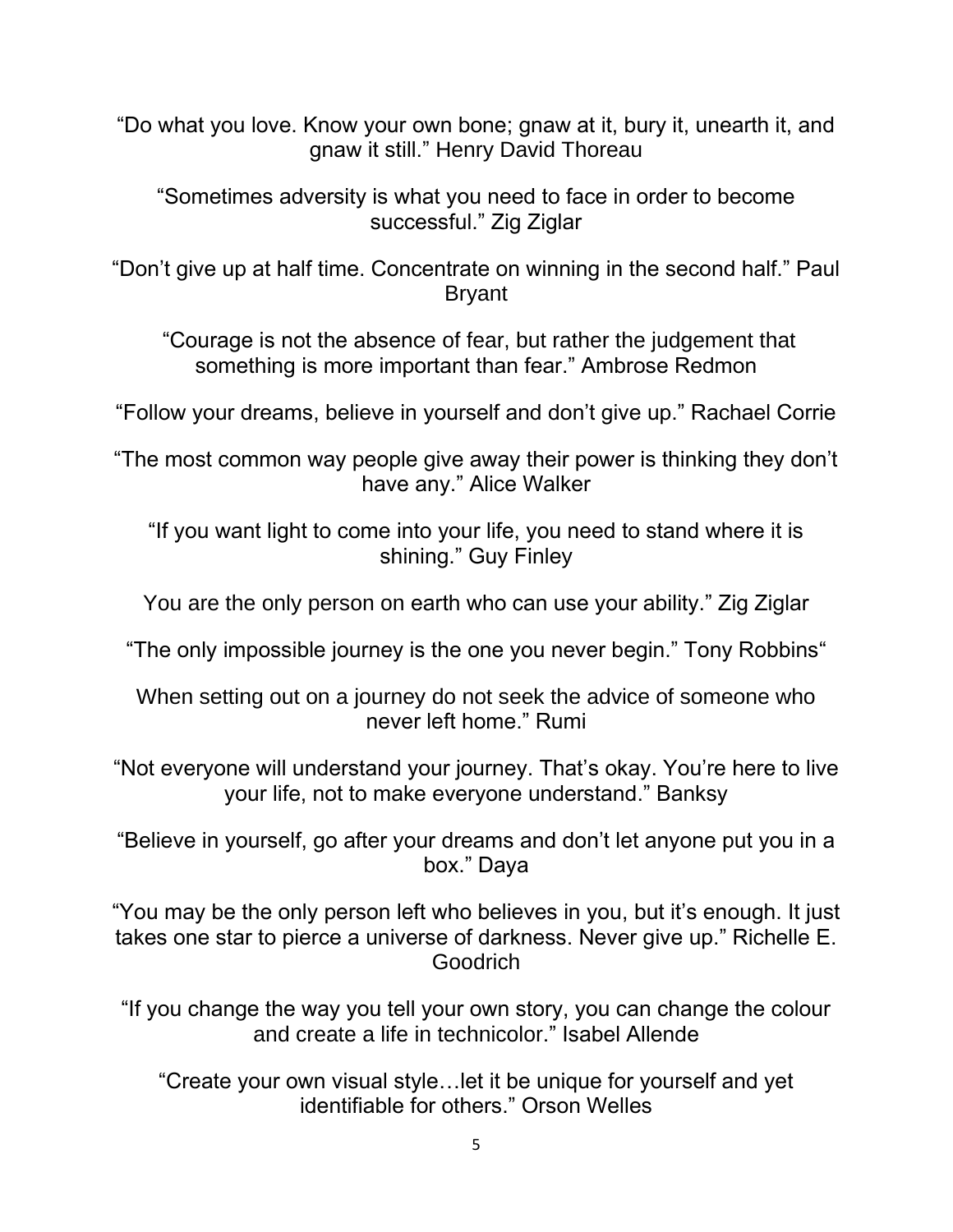

"I am only one, but still, I am one. I cannot do everything, but still, I can do something; and because I cannot do everything, I will not refuse to do something that I can do." Helen Keller

### **Learning How to be Confident in What Works for Us as We Create Our Own Genius**

"Confidence is a state of being clear-headed either that a hypothesis or prediction is correct or that a chosen course of action is the best or most effective. Confidence comes from a Latin word 'fidere' which means "to trust"; therefore, having self-confidence is having trust in one's self.

Arrogance or hubris, in comparison, is the state of having unmerited confidence—believing something or someone is correct or capable when evidence or reasons for this belief are lacking. Overconfidence or presumptuousness is excessive belief in someone (or something) succeeding, without any regard for failure. Confidence can be a selffulfilling prophecy as those without it may fail or not try because they lack it and those with it may succeed because they have it rather than because of an innate ability.

The concept of self-confidence is commonly defined as self-assurance in one's personal judgment, ability, power, etc. One's self-confidence increases as a result of experiences of having satisfactorily completed particular activities.[1] Self-confidence involves a positive [2] belief that in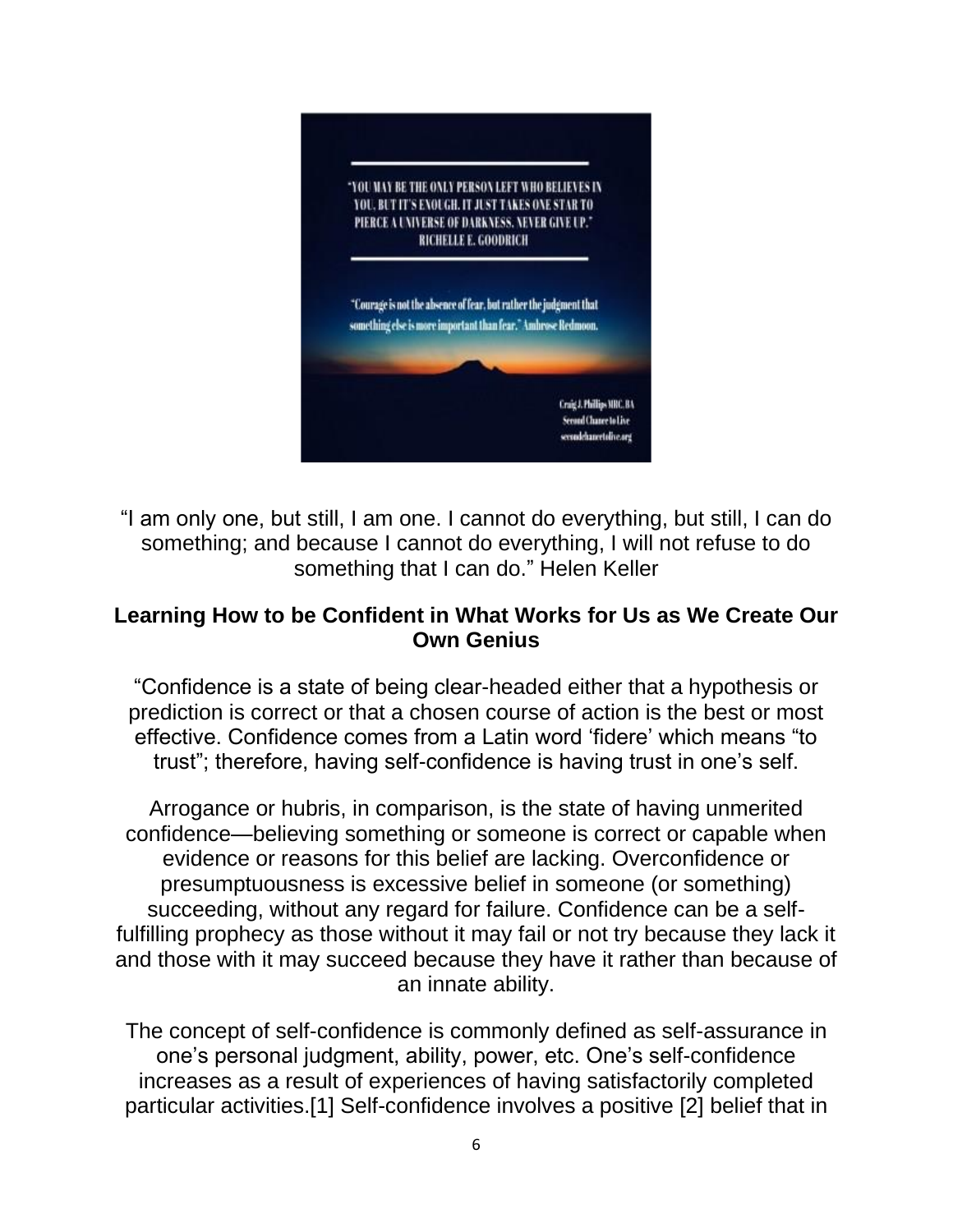the future, one can generally accomplish what one wishes to do. Selfconfidence is not the same as self-esteem, which is an evaluation of one's own worth, whereas self-confidence is more specifically trust in one's ability to achieve some goal, which one meta-analysis suggested is similar to generalization of self-efficacy.



[3] Abraham Maslow and many others after him have emphasized the need to distinguish between self-confidence as a generalized personality characteristic, and self-confidence with respect to a specific task, ability or challenge (i.e. self-efficacy). Self-confidence typically refers to general selfconfidence. This is different from self-efficacy, which psychologist Albert Bandura has defined as a "belief in one's ability to succeed in specific situations or accomplish a task"

[4] and therefore is the term that more accurately refers to specific selfconfidence. Psychologists have long noted that a person can possess selfconfidence that he or she can complete a specific task (self-efficacy) (e.g., cook a good meal or write a good novel) even though they may lack general self-confidence, or conversely be self-confident though they lack the self-efficacy to achieve a particular task (e.g., write a novel).

These two types of self-confidence are, however, correlated with each other, and for this reason can be easily conflated."

**Source:<https://en.wikipedia.org/wiki/Confidence>**